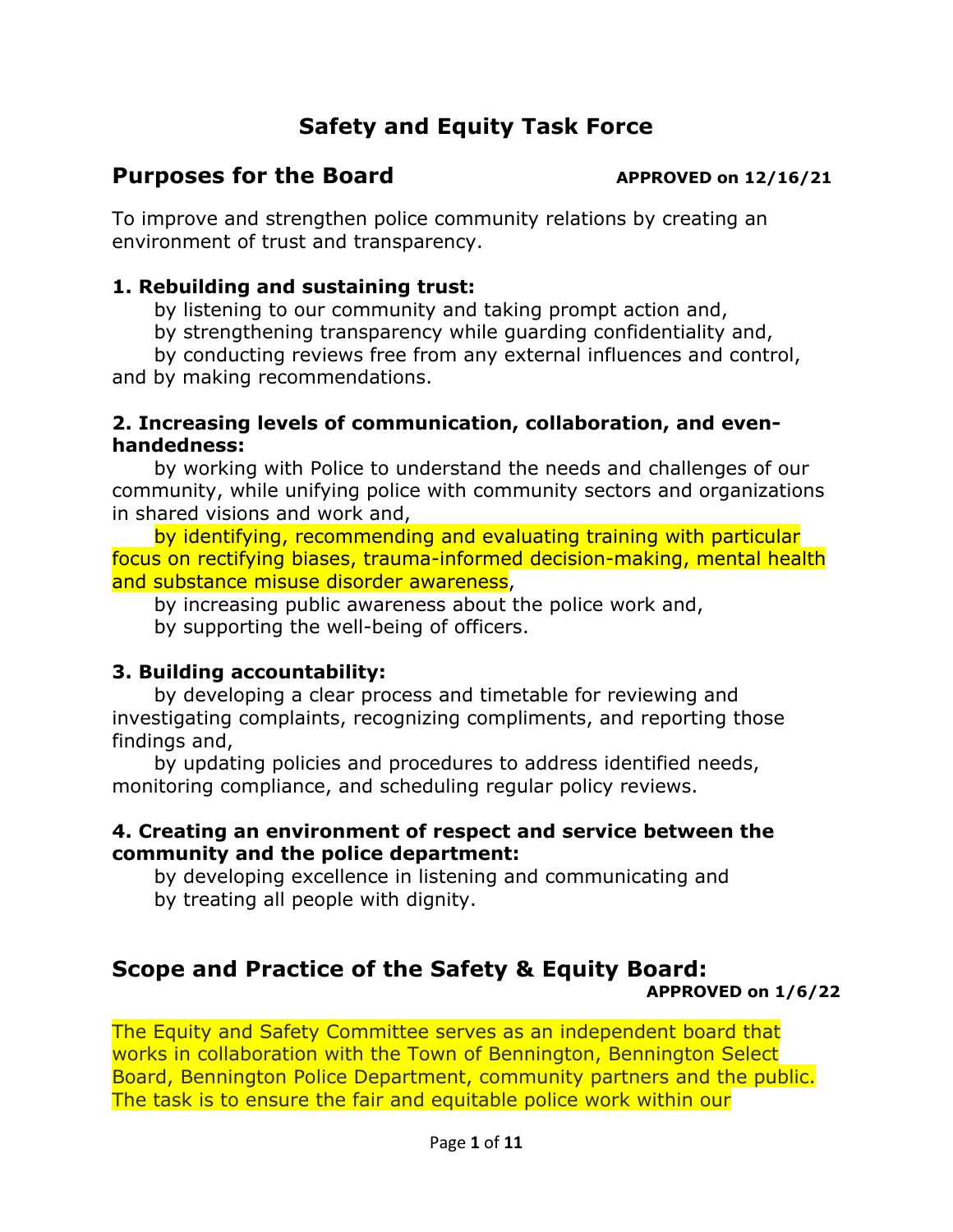#### community through the following recommendations:

### **1. Training**

- a. Research what training is wanted, needed, and available to the Bennington Police Department (BPD) and to the Oversight Board
- b. Provide monitoring of compliance with Rule 13 and to review specifically, the areas of de-escalation; fair and impartial policing; communication skills
- c. Assess and support the challenges of the BPD for time and money to assure this education can be completed in a timely manner
- d. Review police training reports and outcomes and make recommendations about trainings based on community and police needs and feedback, and/or research
- e. Make budget recommendations to the Select Board concerning the Oversight Board's expenses for training
- f. Assist in collaboration for local agencies, groups or individuals to provide trainings or assistance
- g. Provide resources like an Inherent Bias Test to broaden selfawareness and stress management tools for self-care; identify availability and use by officers of professional support persons or other kinds of supports in the community

# **2. Complaints**

- a. Refer persons requesting assistance in filing complaints as needed
- b. Assure a way for all citizens to have a method of lodging a complaint other than directly through the BPD
- c. Collaborate with the Police to develop reporting expectations and timelines for complaint reviews
- d. Provide public education related to filing a complaint, including the difference between, and the expectations for, lodging an informal and a formal complaint
- e. Complaint forms will support multiple learning styles and be accessible through the town website, BPD website, town offices, and in local organizations who may assist citizens with filing a complaint. Education on the complaint process should be provided and include that there is a review by the "Community Board (Permanent committee name here)" to help instill trust about transparency of the complaint process.
- f. Review process and outcome of complaints, including looking at records, BWC footage, interviewing witnesses or other actions required to get a full understanding of what happened and other actions required for a conclusion
- g. Recommendations by committee after reviewing complaint, investigation, and findings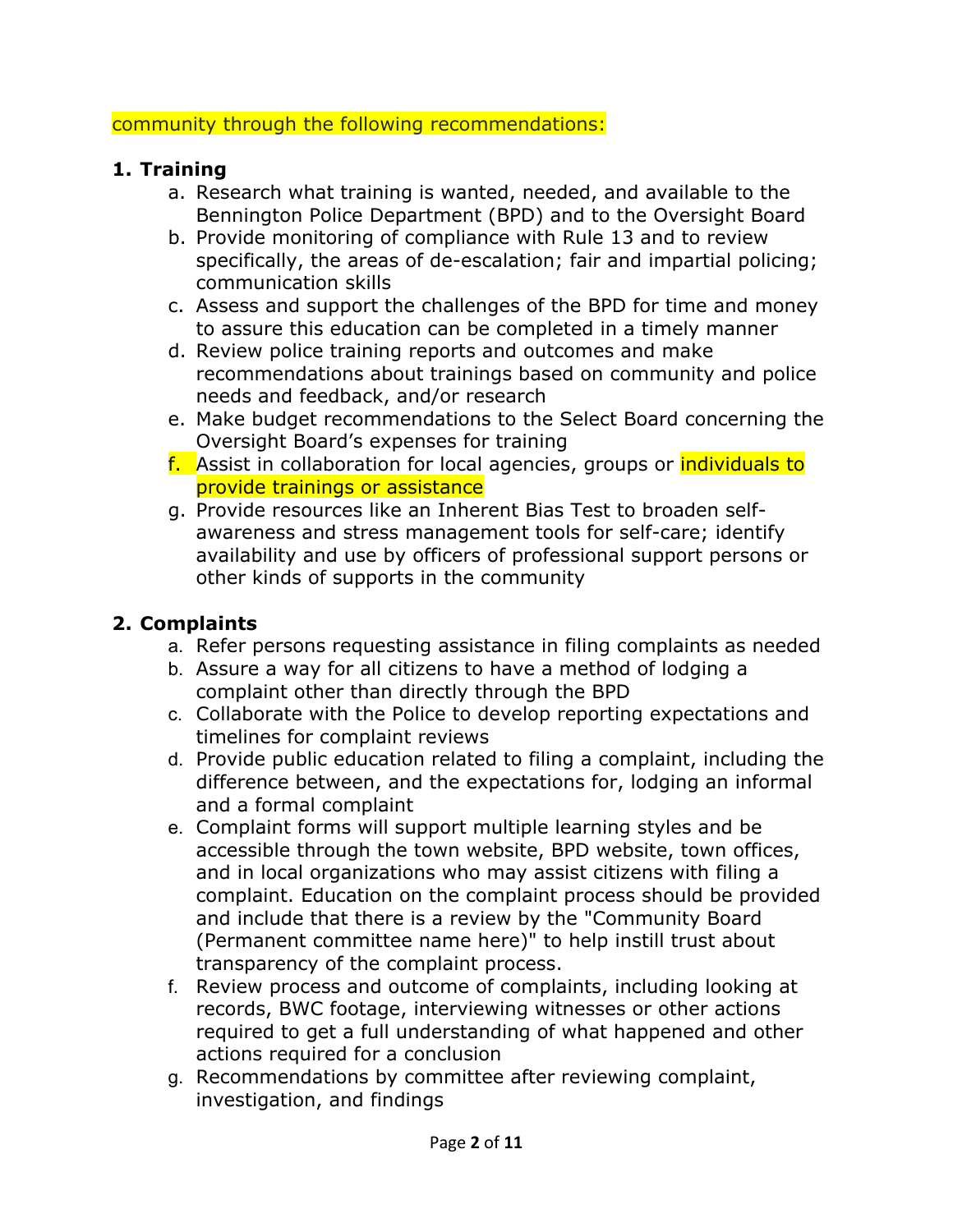h. Gathering and reporting data on number and nature of complaints (while maintaining confidentiality)

# **3. Policies and Procedures**

- a. Develop and monitor review/revision process of BPD policies and procedures, developing timeline for revision process
- b. Act as liaison to public about policies/procedures review process
- c. Assess and make recommendations on such topics as recruitment and hiring and areas of community focus
- d. Issue report summarizing review/revision process
- e. Provide input to the Town Manager for the Police Chief's annual review and to the Select Board for the Town Manager's annual review

#### **4. Data**

- a. Provide accountability to the BPD in trending "fair and impartial policing," policies should include the collection of data (real and/or perceived) related to gender, race, ethnicity, religion, economical, educational, mental, or physical status. Consider data collected during traffic stops, arrests, documenting formal complaints
- b. Monitor the BPD's data gathering
- c. Review, request, and/or gather relevant data by the committee as needed
- d. Issue annual reports on data and special reports as circumstances require
- e. Make recommendations based on trends seen in the data

# **5. Community Relations**

- a. Community Agency education: supporting the BPD in how they might get efficient education about every town agency/organization, regardless of their size, specific to their services. The organizations believe this will provide them with relevant referral information that is not specifically a policing issue. Introductions of new officers and members of the department has been suggested. Consider how the agencies may support the BPD, ex. In education, vicarious trauma reduction, providing written resources to use as hand-outs
- b. Facilitate communication between community organizations and the police
- c. Encourage community input and engagement for example by hosting listening sessions, discussion circles, forums or educational sessions with community groups and with the community at large, with or without police participation, based on situation and needs of stakeholders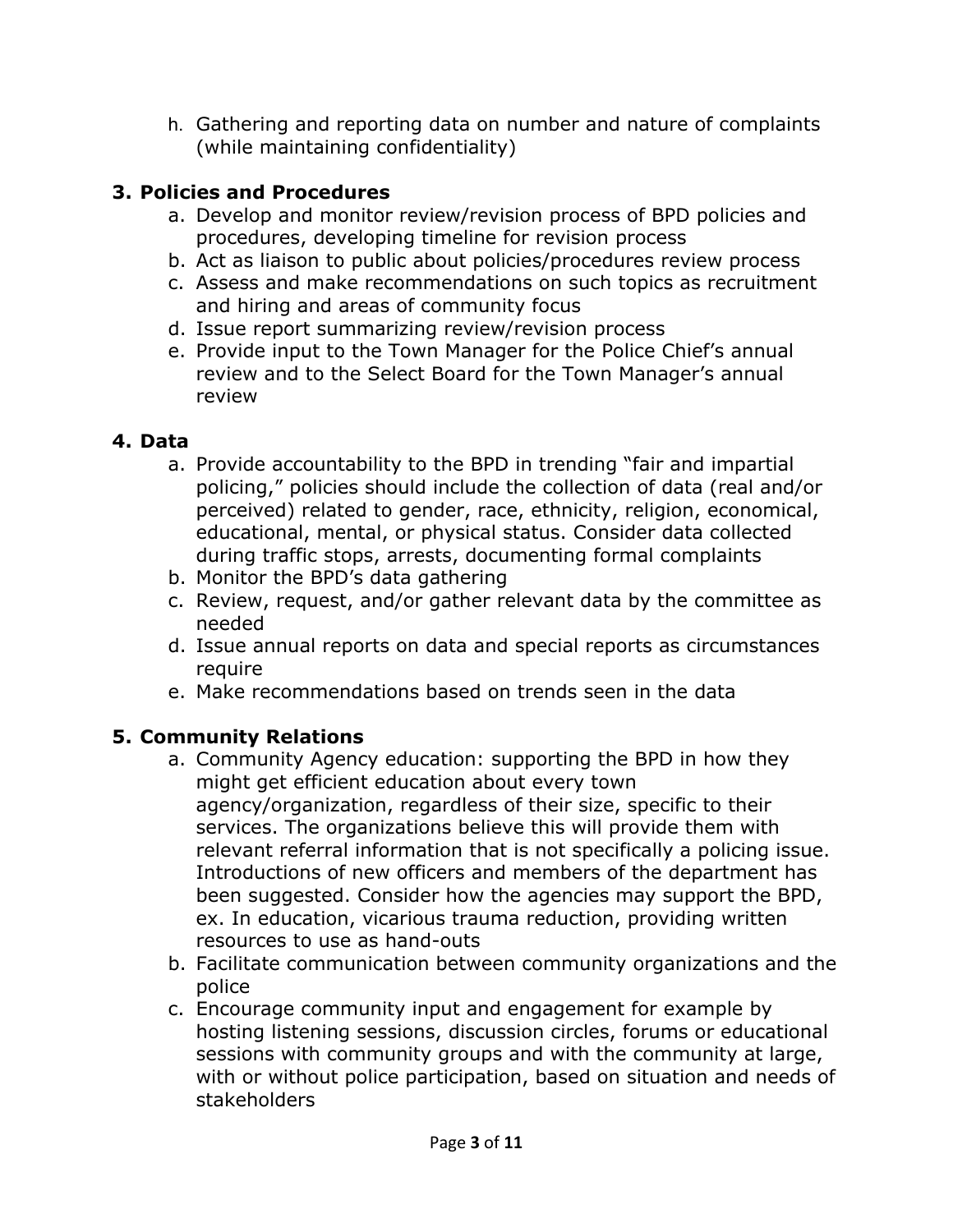- d. Form sub-committees made of 1-2 Board members, police officers and organization representatives to work on specifically identified issues
- e. Act as resource for community organizations or citizens concerning police relations
- f. Assess and make recommendations on such topics as: outreach and public education, handling of mental health crisis, domestic violence, substance abuse and trauma
- g. Make budget recommendations to the board concerning resources needed by the BPD and other community organizations

### 6. As situations arise and evolve, the scope and process may be revised by the Safety & Equity Board at any time.

# **Composition of the Safety & Equity Board:**

**APPROVED on 12/16/21**

## **Expected Attributes of Board Members**

- a high level of objectivity impartial decision making
- ability to think in balanced, unbiased ways
- able and willing to function independently of influences outside of the board itself
- a strong commitment to strengthening police-community relationships
- a readiness to help community members be heard
- demonstrated experience maintaining confidentiality, and agree to sign a confidentially contract
- a willingness to learn
- communicates effectively (listening as well as speaking support provided as needed)

# **Qualifications:**

• A resident in the town of Bennington or a strong, long-time relationship with the Town of Bennington

# **Expectations:**

- Completion of initial training below before service on the board begins
- Readiness to meet at least once a month, and carry out other needed work.
- Active members of our police force and officers of the town government will not serve on the board until 4 years after their service is completed.
- Person with current or active legal charges or presently serving time will not serve on the board.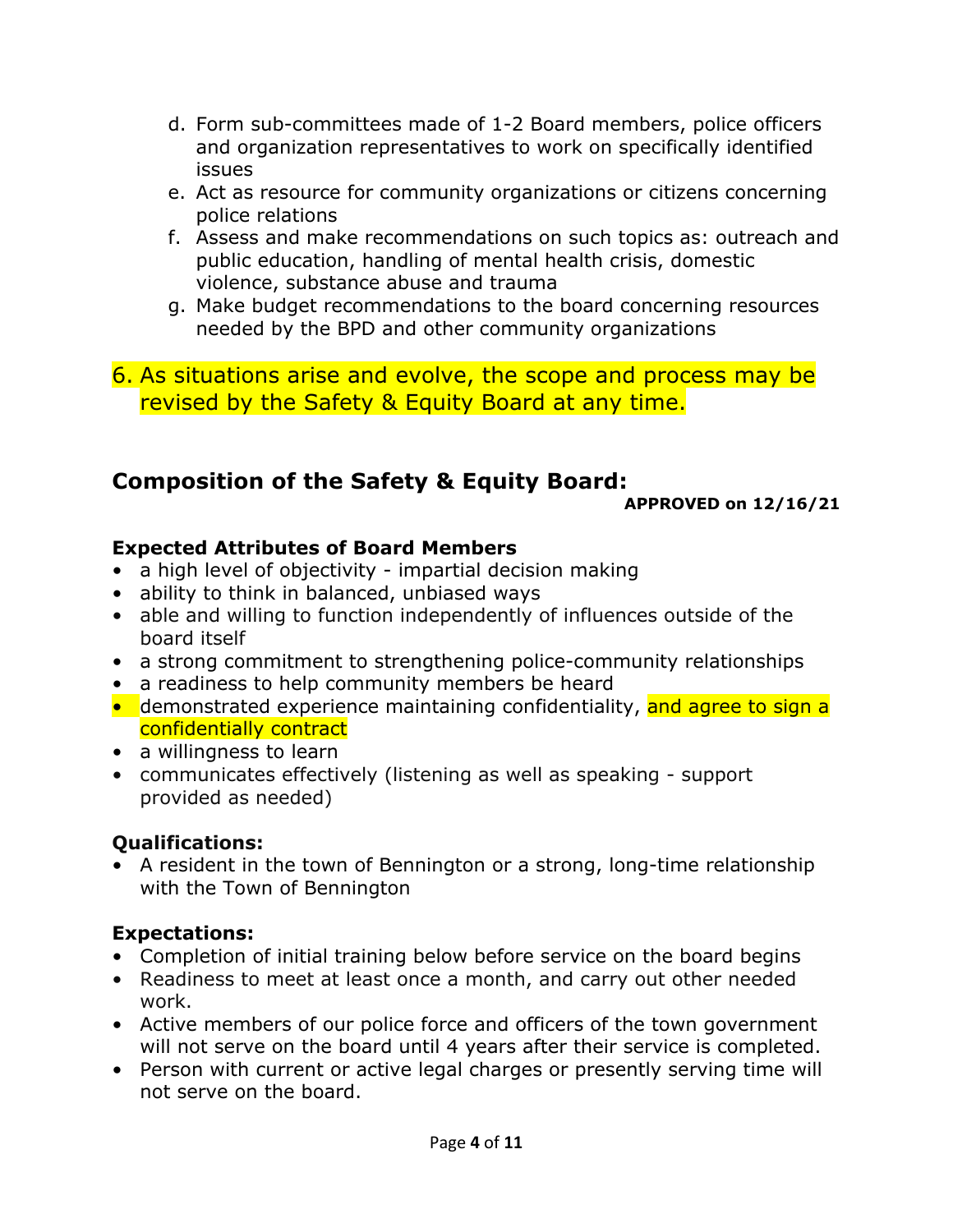• Appointees must attend 75 % of the meetings of the board (in person, or remotely); multiple unexcused absences in a year will be considered as resigning.

**Seek qualified candidates while seeking diversity** in the group's members, for example by Age, Gender - Sexual Identity – Sexual Orientation, Ethnicity and Race, Socio-economic Status, Education (formal and informal), Disability, or other identity.

**Seek Awareness, Experience, and/or Training-Practice** including but not limited to the following:

- Behavioral Health
- Mental Health
- Substance Use Disorder
- Domestic Violence
- Skill to review reports and identify trends that will inform board recommendations to, and work with the BPD, and/or skills with data and statistical analysis
- Mediation and conflict resolution experience
- Experience with restorative justice
- Knowledge of the law judicial system
- Experiences with policing both positive and negative
- Experience with the criminal justice system
- Experience with discrimination, unequal treatment, or preferential treatment

**Promotion**: Application for membership on the board will be widely promoted and the Select Board will make appointments.

### **Number of members:** 5-7 members.

**Term Length and Limits:** initial members will be appointed for 3- or 4-year terms to allow for rotating appointments. Future appointments will be for 3 years or to complete the term of a person they are replacing. No one may serve more than 7 years consecutively. After three years not serving, a person may be reappointed.

The Select Board will require references for applicants to verify attributes of applicants and their experience, training and practice in preferred areas.

# **Training of board members:**

Initial Training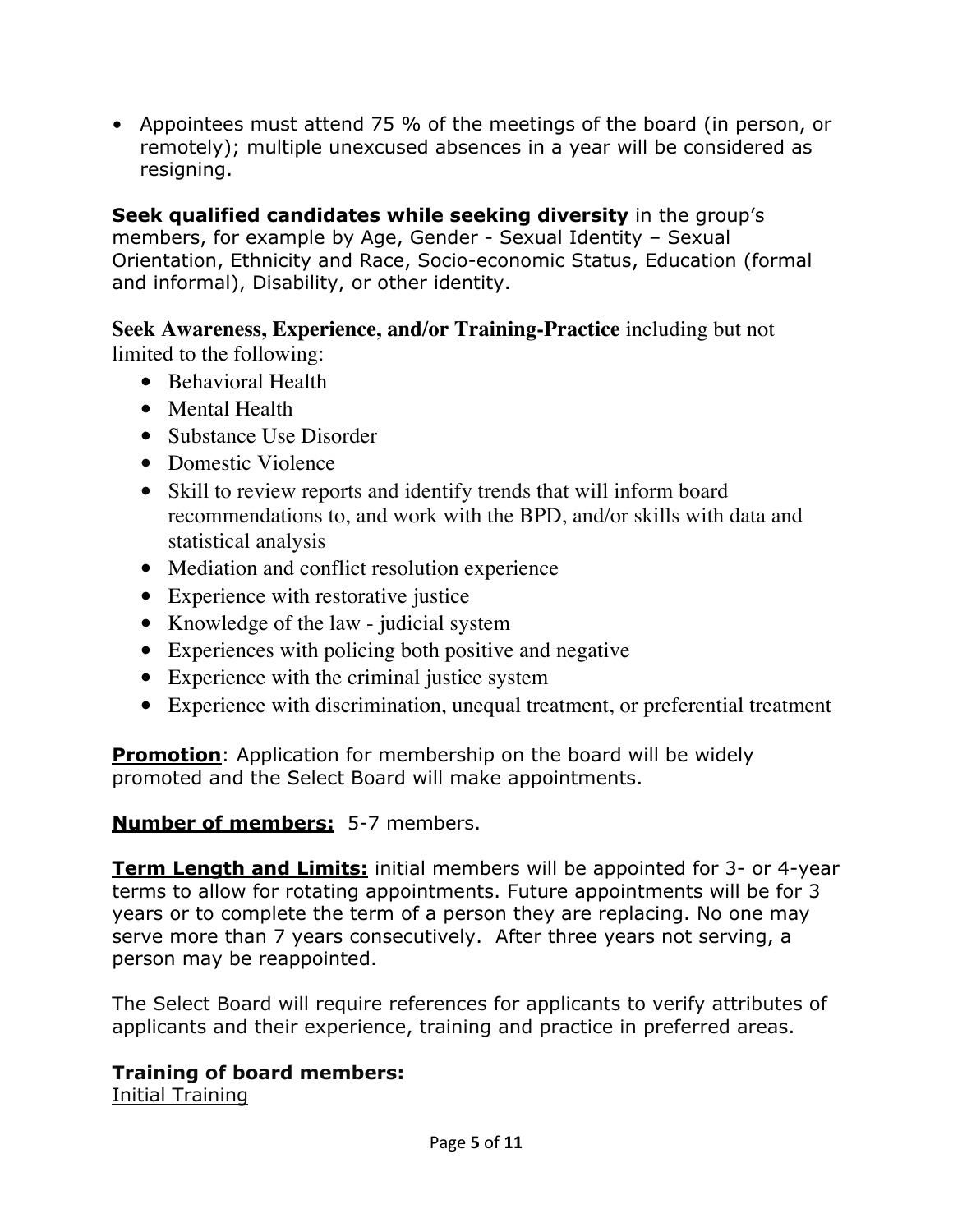• how the board functions: reviewing completed internal and external complaints and reporting conclusions to the community through the Select Board, developing and reviewing BPD policies, recommending police training, and community collaboration, supervising the gathering and analysis of data.

• open meeting laws

• the elements of a thorough investigation including a review of actual case files from a closed investigation

• an overview of and access to BPD policies and procedures and applicable town policies and ordinances

- community resources available to the BPD
- review of confidentiality and confidentiality contract
- structure and operation of the local and regional police

• basic understanding of the collective bargaining agreement and its parameters

**Ongoing training:** Each member will participate in

-one four-hour ride-along experience or dispatch observation per quarter to better understand the work of the BPD

-at least one training with members of the police force a year for the purpose of evaluating the training experience

-training in other areas recommended by the board, or the chief of police, or other regulatory, community organizations, or legislative agencies

**Removal**: a person may be recommended for removal by the select board if they no longer meet the expectations and qualifications of membership.

**Vacancies before expiration of term**. If a seat on the board becomes vacant, it shall be filled in accordance with the procedure outlined above in this ordinance. The appointee who fills the vacancy will serve the remainder of the term of the person whose seat they are filling,

**Compensation:** Members of the board shall be compensated at the same rate as Select Board members.

#### **Community Resource**

Non-members from the police or other local agencies will not be regular voting participants who participate in deliberations and decisions, but will be invited as needed.

The board may request outside help through a town staff member to address areas of concern or to understand issues and options.

#### **Complaint Process**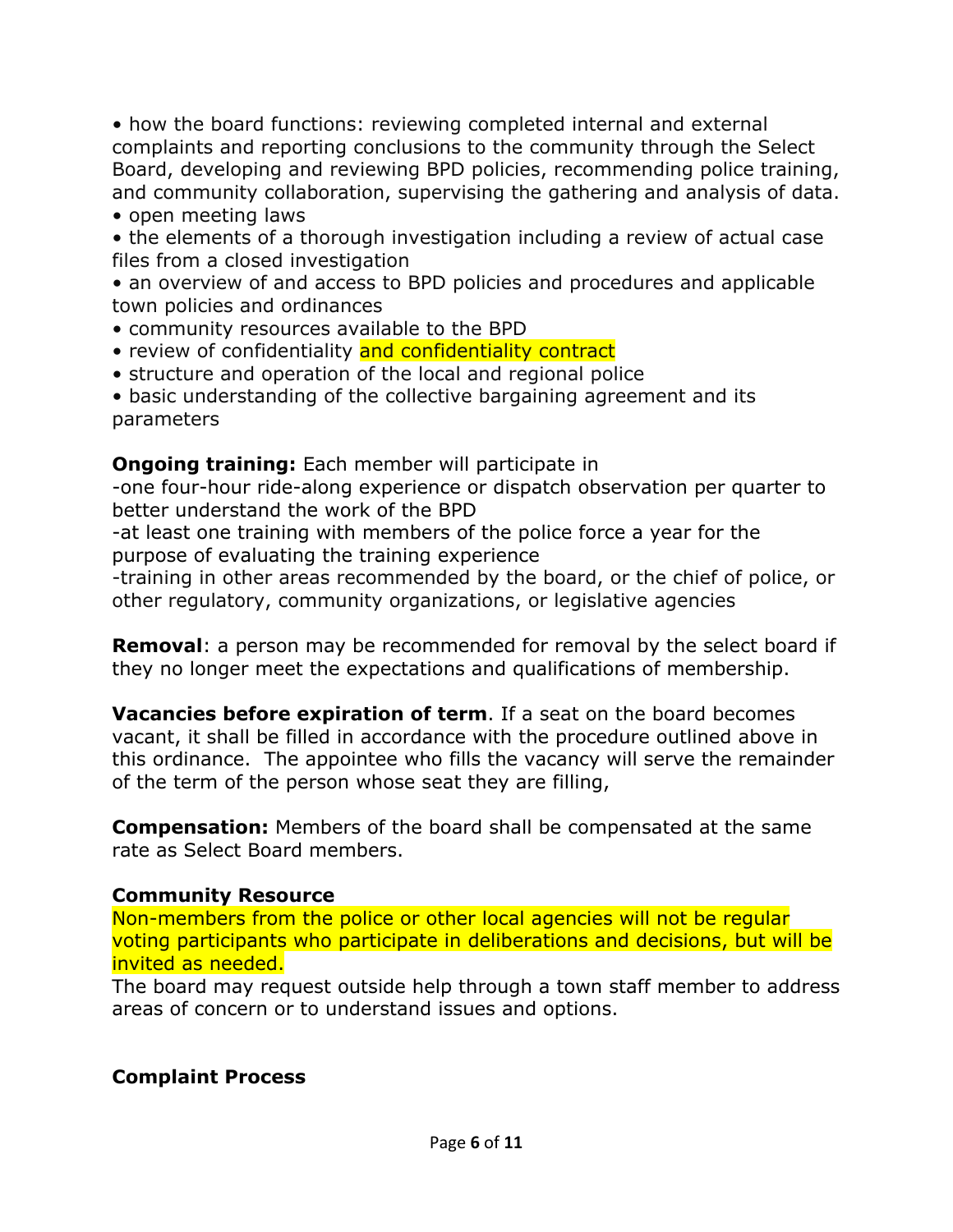#### **Initiating the Formal Complaint:**

Assure a way for all citizens to have a method of lodging a complaint other than directly through the BPD.

(name a town ombudsman? Ask organizations to appoint ombudsmen? central on-line portal for filing complaints? paper copies and outside drop box? Some of these? All of these? Other ideas?)

Community Board will offer basic information on where and how to start complaint process. If the complainant requires, Community Board will provide a referral to advocacy and assistance through local social service organizations. (Relationships with, and trainings for, referral organizations will need to be developed.) Any BPD staff who might be approached by someone wishing to file a complaint are trained in assisting the complainant in completing the report, including but not limited to: using a respectful approach in explaining the difference between formal and informal complaints, and what should and should not be expected for each; as well as how to refer the complainant to assistance/ombudsman.

Initiation of complaint starts timeline. The Police Chief must provide status updates regarding the investigation to the complainant, their advocate (if they have one), and Community Board. (Specifics on timeline and what will be reported?)

Provide public education that takes into account multiple learning styles, related to filing a complaint, including the difference between, and the expectations for, lodging an informal and a formal complaint. This is to include information about the complaint review process by Community Board, to help instill trust about transparency of the complaint process.

### **Police Conduct and Report Internal Investigation:**

Chief.

Upon closure of an internal investigation, the Police Chief will report to the Community Board, complainant, officer involved and advocate (if any) in writing, within 30 days of the complaint decision, (provided that if ongoing disciplinary or criminal proceedings or investigations preclude the Police Chief from making the report in that time, then the Police Chief will make the report [within 14 days after conclusion of those proceedings/investigations). Specifics on timeline and what will be reported to whom?] In extenuating circumstances, these time limits may be extended, but only for a reasonable time, explained in writing by the Police

The chief will issue 2 reports- a detailed one to the people immediately involved and one for data collection/statistical analysis. The report will state the Police Chief's determinations as to: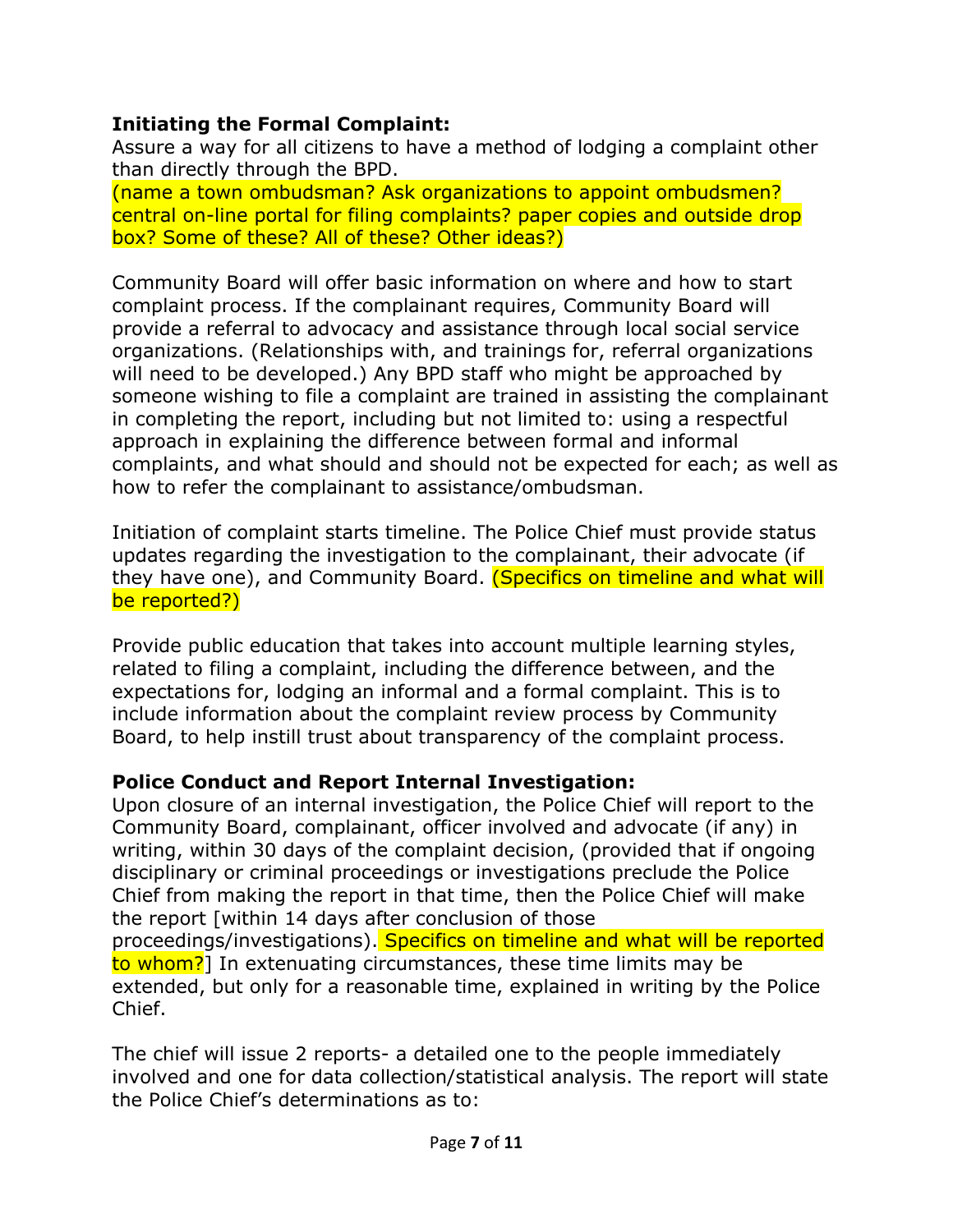- the facts of the incident:
- whether there was any inappropriate conduct by the BPD;
- any discipline that has been or will be imposed;
- any changes in BPD policies or procedures that ought to be made as a result of the incident.
- Demographics of people involved?

#### **Internal Investigation Review by Community Board**

Once the person's complaint is investigated by the police, the Community Board will do a review. The request for a review can be done anonymously.

There is no time limit, the Community Board will exercise appropriate caution in reviewing an incident that is not recent, but will recognize that no matter how old an incident is, it may hold lessons for the future. Need for clarity around this wording?

Community Board gathers information from the complainant, willing third parties, and publicly available sources; interviews the Police Chief, Deputy Police Chief, or Professional Standards Section Lieutenant. The Community Board may, during the course of its investigation, request all information related to the complaint.

The BPD will make available to two or three designated Community Board members (called "Information Managers"), all records, data, and other requested information relevant to the complaint. The Information Managers will not disclose confidential information or records and will be subject to the same penalties as the legal custodian of the information or records for any unlawful or unauthorized disclosure. The Information Managers will work with the Police Chief, Town Attorney, Town Manager, Town Information Technology Any Community Board member, liaison or advocate who has access to the details of the complainant's identity will sign appropriate confidentiality agreements. [Do we strike this idea completely?]

Should the Police Chief and/or Town Manager fail to respond, the Selectboard will compel response. If they *cannot* respond, the chief will offer an explanation to the Selectboard and Community Board in writing as to why.

#### **Response to Review**

When the Community Board has completed its review of an incident, it will issue a report to the Police Chief, the Town Manager, and the Town Attorney. Except in cases filed anonymously, the Community Board will also issue its report to the complainant, and, in most cases, it will issue its report to the public.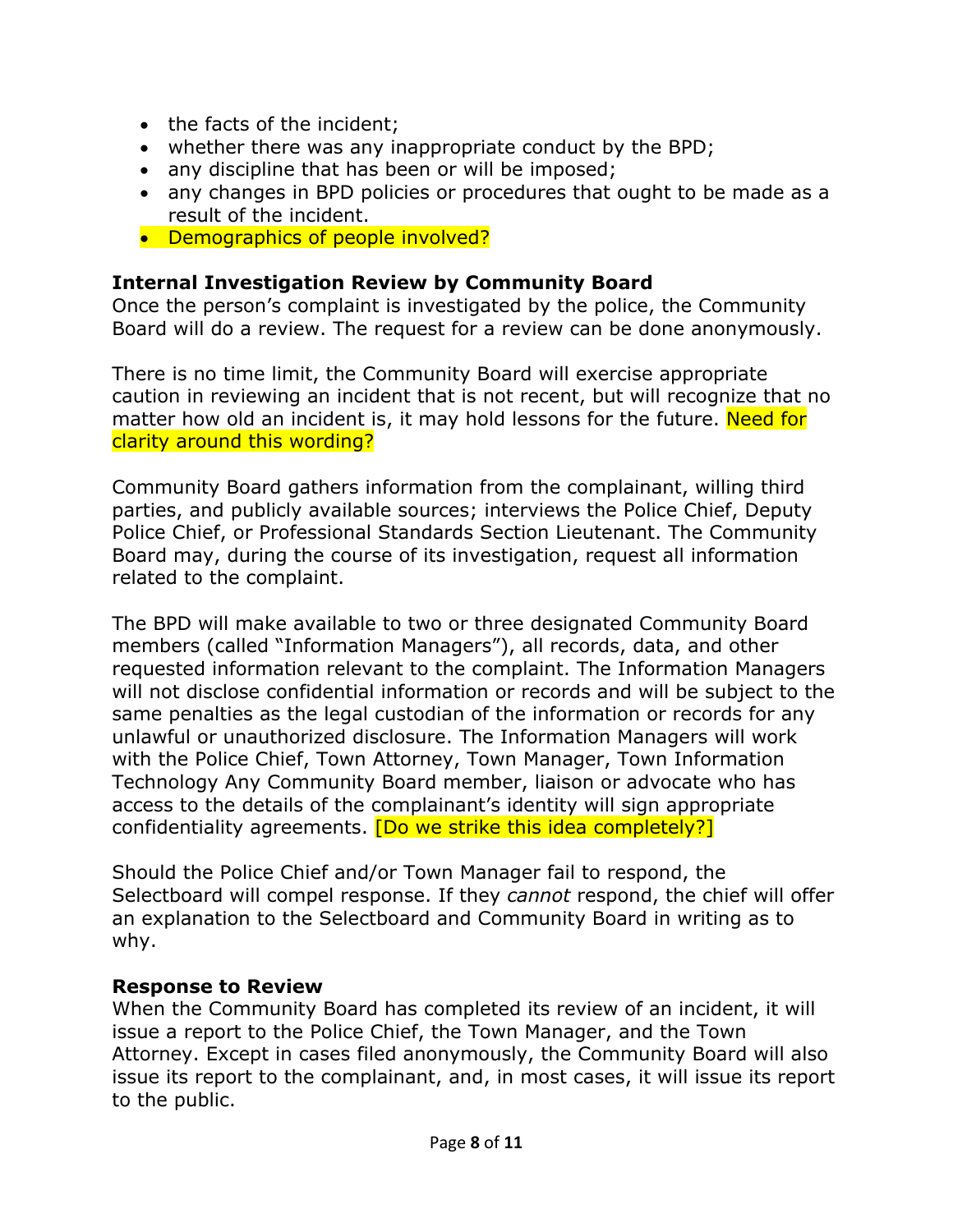The Community Board's final report about an incident will state its conclusions, including:

- Concurrence, or not with the chief's conclusions
- whether under the facts and circumstances there was any inappropriate conduct by the police;
- what the response of the BPD and, if appropriate, of the Town, should be or should have been;
- any items discovered in the review that would add an additional ground for complaint to what had originally been filed; and
- any changes in policies or procedures that ought to be made as a result of the incident.

The Community Board will work directly with BPD and the complainant to collaborate on a fair and just conclusion. Community Board may offer many out-of-the-box modes to resolve complaints, including but not limited to:

- facilitating sessions in which persons involved in the incident and others with an interest in it (including representatives of the BPD) can participate on a voluntary basis, the aim being to achieve fuller mutual understanding without recrimination.
- establishing a dispute resolution process If a complainant so requests it, or provide opportunities to discuss the report.
- Hosting forums and listening sessions

Following any of these, the Community Board may, if it deems it appropriate, issue a supplemental report. These kinds of solutions would only be implemented with the full agreement and buy-in from those involved, and with full confidentiality assured.

If the Community Board's final report recommends action by the Police Chief or the Town Manager, the person to whom the recommendation is directed will respond to the Community Board in writing, and will respond within 30 days or a reasonable time frame. The response will state with particularity

- the extent to which the Town/BPD accepts the recommendations;
- the actions, if any, that the Town/BPD has taken or will take in acting on the recommendations; and
- to the extent that the Town/BPD does not accept the recommendations, the reasons why.

If, after collaborative efforts, the complainant, advocate or officer involved is not satisfied, they can take the complaint to the state Criminal Justice Council or seek outside counsel.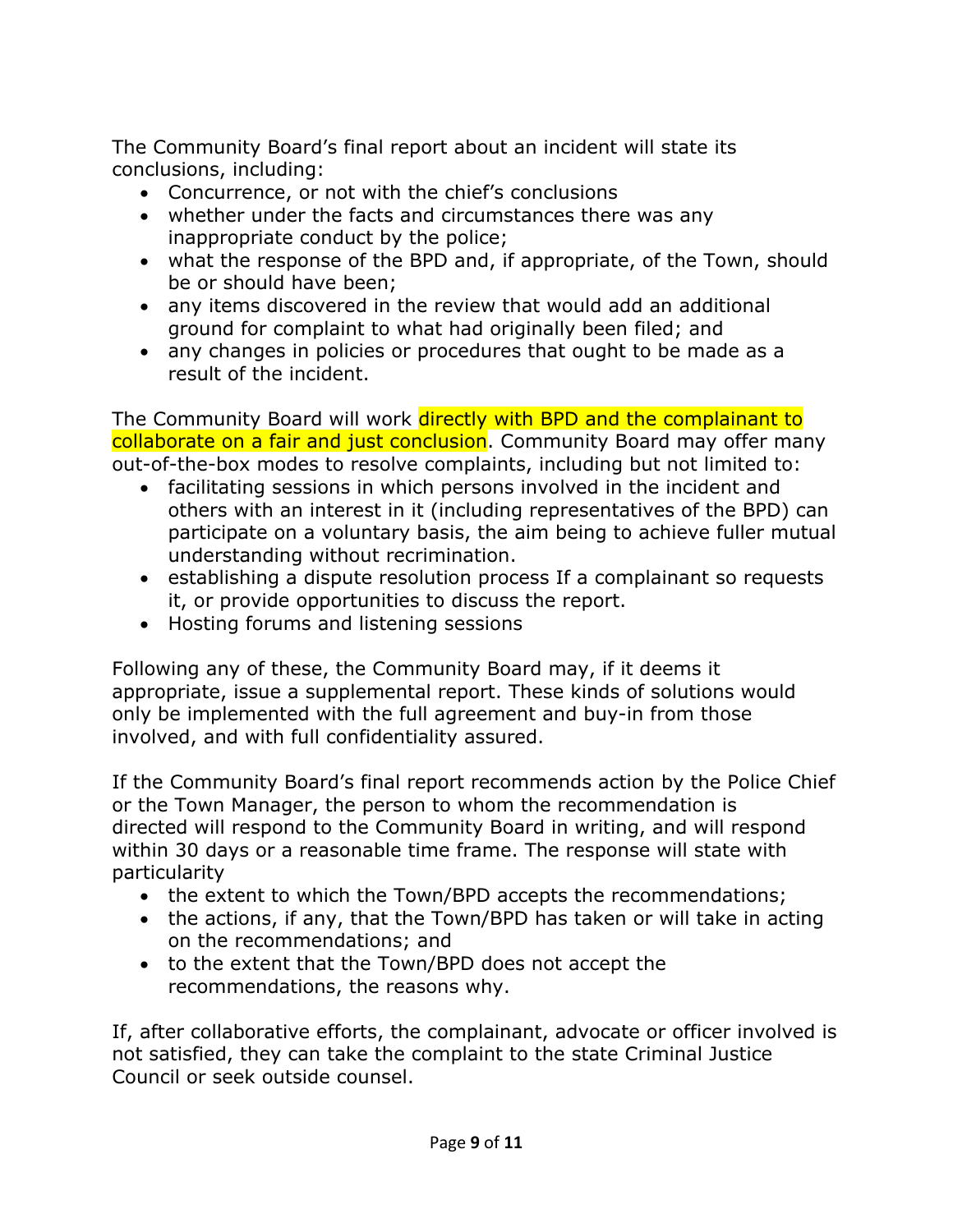#### **Data**

- To provide support and provide accountability to the BPD in trending "fair and impartial policing", policies will include the collection of data (real and/or perceived) related to gender, race, ethnicity, religion, economical, educational, mental or physical status.
- Complainants will be offered the opportunity to complete a section on demographics—explaining its use in monitoring fair and equal treatment for all
- The Community Board will develop a system for classifying complaints received by the Community Board by the type of misconduct alleged [and other factors?]
- Community Board, in conjunction with BPD, will develop a system for recording and tracking all informal complaints that come through other sources besides the formal written complaint process and will consider data collected during traffic stops, arrests, documenting formal complaints. [What is the reporting frequency? Monthly?]
- Community Board will issue an annual report containing the number and type of complaints, which also covers response, patterns, outcomes and solutions
- Similarly, the community board will track compliments and positive informal feedback for the report
- As reports come in, Community Board will track training and other resources needed, including alternate sources for training, and assessing officer participation and evaluation of trainings.

# **Prohibition Against Retaliation and Intimidation.**

Retaliation, threatened retaliation, and intimidation of a complainant or witness, or any other person involved in a review by a Town employee or Board member against anyone for their involvement in the complaint or incident review process is strictly prohibited.

- Violation of Town policy prohibiting retaliation and intimidation will be regarded as a separate and distinct incident, regardless of any action taken with respect to the underlying incident.
- Violation of this policy may result in discipline, up to and including termination of employment. When the BPD informs a police officer of a complaint in accordance with the collective bargaining agreement, the BPD will reference these provisions regarding retaliation and intimidation.

### **Informal Feedback**

We recommend that the existing BPD complaint form be amended to identify if the complaint is formal or informal and to capture data from informal complaints. Additionally, the BPD staff receiving the informal feedback will